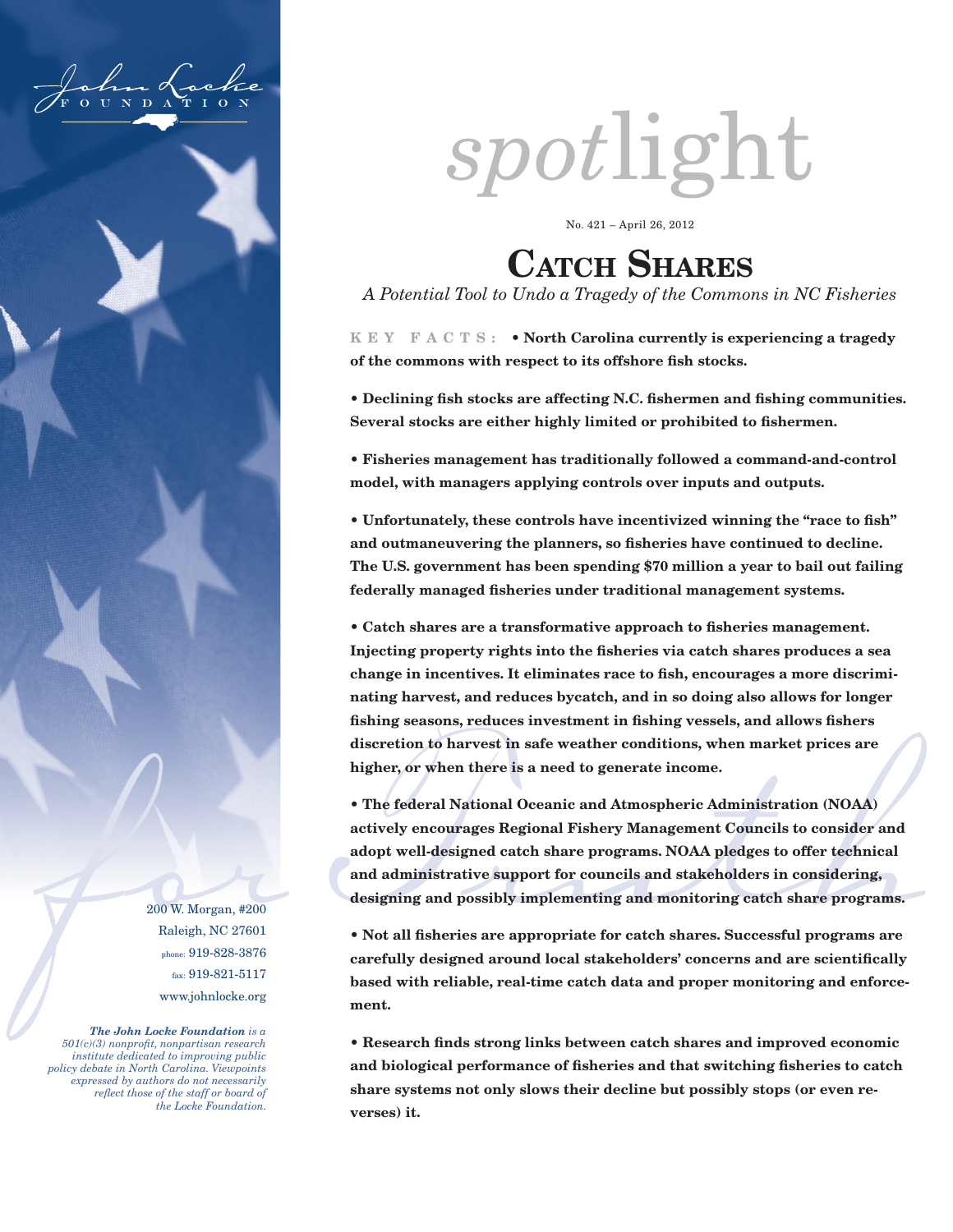hen a scarce resource that people want has no ownership but instead "belongs to all," it will tend to depletion. That's because the economic incentives in a commons are essentially first come, first served, prompting a rus hen a scarce resource that people want has no ownership but instead "belongs to all," it will tend to depletion. That's because the economic incentives in a commons are essentially first come, first served, prompting a rush to consume with no countervailing incentive to conserve. It wouldn't matter if most consumers ers would be enough to force depletion, and in fact their threat prompts the others to overconsumption.

Such a problem is termed a "tragedy of the commons," first named by ecologist Garrett Hardin in a 1968 article in Science.1 Hardin used the idea of cattle herding on a "pasture open to all," in which each herdsman's desire to maximize his own personal wealth by expanding his herd — while the pasture remains a limited resource — ushers in "ruin to all."

A prominent example (one that Hardin himself discussed<sup>2</sup>) of a tragedy of the commons is fisheries. Dr. Roy Cordato described the difference between a commons approach to a fishery and private ownership (using the example of a catfish pond):

> Common ownership fosters a use it or lose it mentality. A classic example is fish in the ocean. If fishing trawlers come across a large school of fish, their incentive will be to capture as many of those fish as possible. If they don't take them someone else will. This can be contrasted, for example, with the owner of a commercial catfish pond. The incentives in this case are to cultivate the stock; take the largest fish and leave the smaller ones to grow to a more valuable size; to make sure that the fish are well fed and the water is kept clean and well oxygenated, etc. There is no concern that if you don't take the fish today someone else will. And if the resource, in this case catfish, is misused, then it is the owner that will have to bear the costs.<sup>3</sup>

North Carolina currently is experiencing a tragedy of the commons with respect to its offshore fish stocks. The N.C. Division of Marine Fisheries' 2011 Stock Status Report lists 12 groups of fish as viable or recovering, 13 groups as stocks for which there are concerns, and seven that are depleted. Statuses for another seven stocks are unknown. While red drum and monkfish are considered to be recovering stocks, overfished stocks include southern flounder, snowy grouper, red porgy, red snapper, red grouper, spotted seatrout, and several species of shark. Landings of shad, spot, and weakfish were at very low levels. Harvest of river herring in the Albemarle Sound was prohibited, the bay scallion season wasn't opened in 2011, and possession of Atlantic sturgeon was banned.<sup>4</sup>

Furthermore, according to the CapLog Group, the number of days available to North Carolina fishermen for commercial harvest of golden tilefish has decreased by almost 80 percent over the past five years.5 The days available for vermillion snapper have fallen by 45 percent since 2008.6 A new endorsement program approved in December 2011 by the South Atlantic Fishery Management Council for commercial harvest of black sea bass with traps would significantly hamper North Carolina fishermen; only 18 of the 60 vessels that landed black sea bass from 1999-2010 would be eligible to do so now, including only seven vessels in Onslow County, five vessels in Carteret County, three in Pender County, two in New Hanover County, one in Brunswick County, and no vessels at all in Dare and Hyde counties.7

## **Traditional Fisheries Management and Unintentional Consequences**

Fisheries management has traditionally followed a command-and-control model, with managers applying controls over inputs and outputs. Input controls have included blocking access to fisheries though limiting permits, limiting gear to certain kinds and amounts, specifying fishing methods, limiting areas available to fish, and limiting fishing seasons. Output controls have included setting total allowable catch for the entire fleet each season, limiting bycatch (i.e., species that aren't the target of the fishing expedition but are caught, for example, in trawling nets), and placing trip or bag limits on individual fishermen.<sup>8</sup>

The incentives under traditional management have been those of winning the seasonal race to fish, which annu-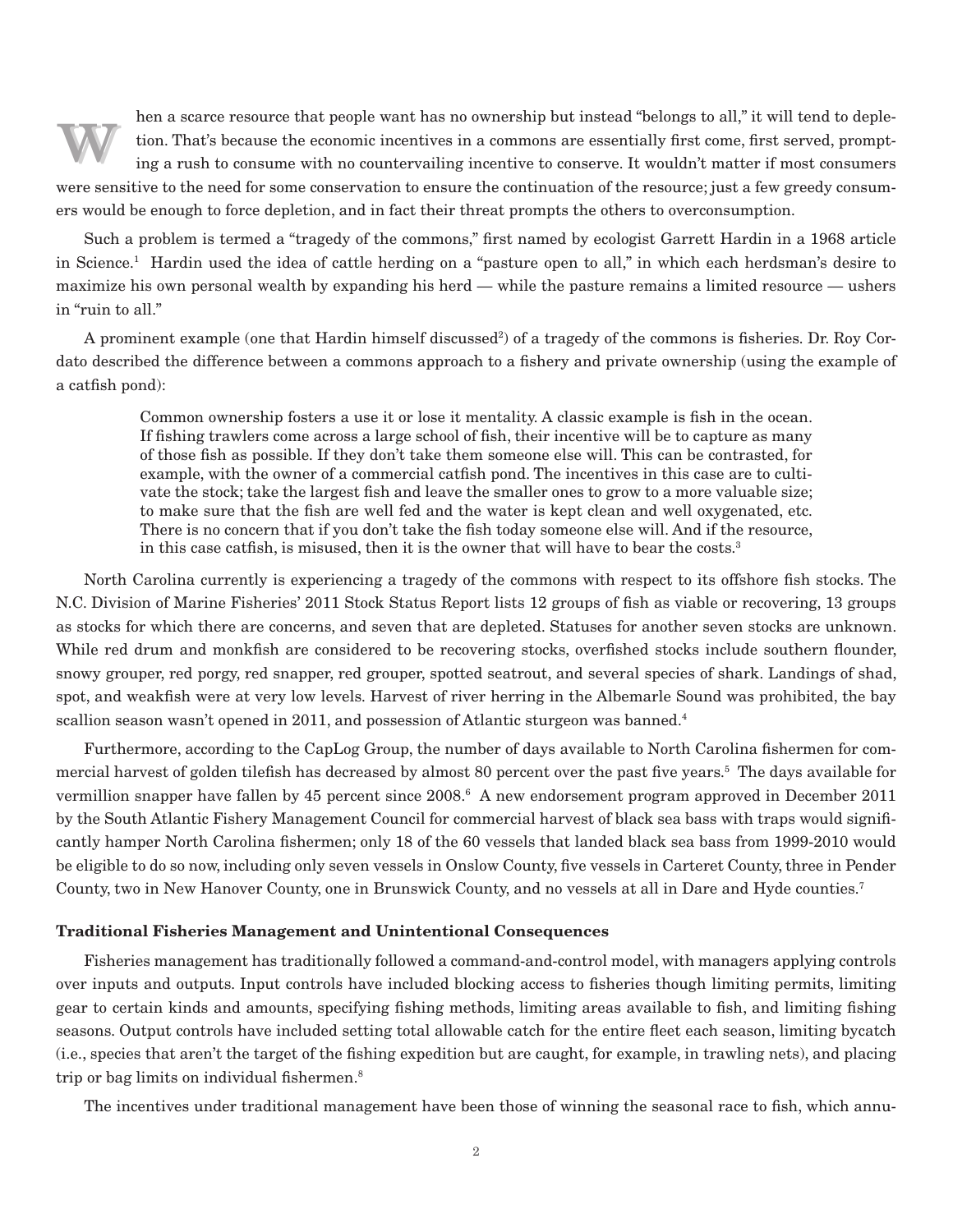ally overshadows the long-term health of the fishery and, consequentially, the local fishing industry. Entrepreneurial ingenuity has continued to stay a step ahead of the regulators. As described by the U.S. Commission on Ocean Policy,

> In response to each new measure designed to limit fishing effort, fishermen developed new fishing methods that, although legal, undermined the goal of reaching sustainable harvest levels. This prompted managers to promulgate more restrictive measures and fishermen to develop more ingenious methods to work around them. For example, if managers limited the length of the boat, fishermen increased its width to hold more catch. If managers then limited the width, fishermen installed bigger motors to allow them to get back and forth from fishing grounds faster. If managers limited engine horsepower, fishermen used secondary boats to offload their catch while they kept on fishing.9

Continually shrinking the number of fishing days also gives fishermen less opportunity to coordinate fishing days with market conditions as well as weather conditions. The urgency of race to fish in limited days to fish causes fishermen to take risks such as overloading their boats and fishing during dangerous weather conditions. For an extreme example, in the Alaskan halibut and king crab fisheries prior to the introduction of Individual Transferable Quotas (ITQs), the fishing season had fallen to just two to three days and the king crab fishery was so marked with injury and death that it hatched a television series, "The Deadliest Catch." And all those risks taken resulted in a market glut that depressed prices.10

# **Injecting Property Rights into Fisheries**

Given the declining state of fisheries, the need for new ideas for fisheries management has been evident for some time. In 2007 Congress passed the Magnuson-Stevens Fishery Conservation and Management Reauthorization Act of 2006 (MSA), including within the federal government's marine fisheries management law an allowance for Limited Access Privilege (LAP) and Individual Fishing Quotas (IFQ) programs, also known as "catch shares."11

Catch shares are a transformative approach to fisheries management. Rather than a command-and-control environment with its incentives of race to fish, catch shares inject property rights into the commons. This alternative produces a sea change in incentives, as fishing shareholders assured of a secure portion of the allowable catch have ownership in the long-term success of the fishery. It eliminates race to fish, encourages a more discriminating harvest (leaving younger and smaller fish to mature as well as reproduce), and reduces bycatch, and in so doing also allows for longer fishing seasons, reduces investment in fishing vessels, and allows fishers discretion to harvest in safe weather conditions, when market prices are higher, or when there is a greater need to generate income.

Furthermore, in some IFQ programs, the privileges are treated as tradable commodities. Under an ITQ program, if a fisherman exceeds his allowable catch, he can purchase shares from another fisherman; conversely, a fisherman can sell shares to others and remain solvent in times when he is unable to fish. Through the introduction of property rights comes a market process that allocates resources more effectively. It also provides a powerful incentive to fishermen to make sure the fishery is sustainable, including voluntary actions to avoid overfishing and act with ecologic and environmental responsibility in mind.

A study of catch shares by the Property and Environment Research Center found that

Experience with [catch share] regimes has been positive; enhanced fishery projects are directly evident in positive prices for quota allocations and indirectly evident in higher unit values for fishery products, longer and safer fishing seasons, and improved catch per vessel. Many studies indicate that markets for catch shares are both competitive and efficient in regimes where they are tradable. Additionally, fishers vested with secure harvest rights have incentives for stewardship of the resource and more efficient management, neither of which exists in the traditional race to fish.12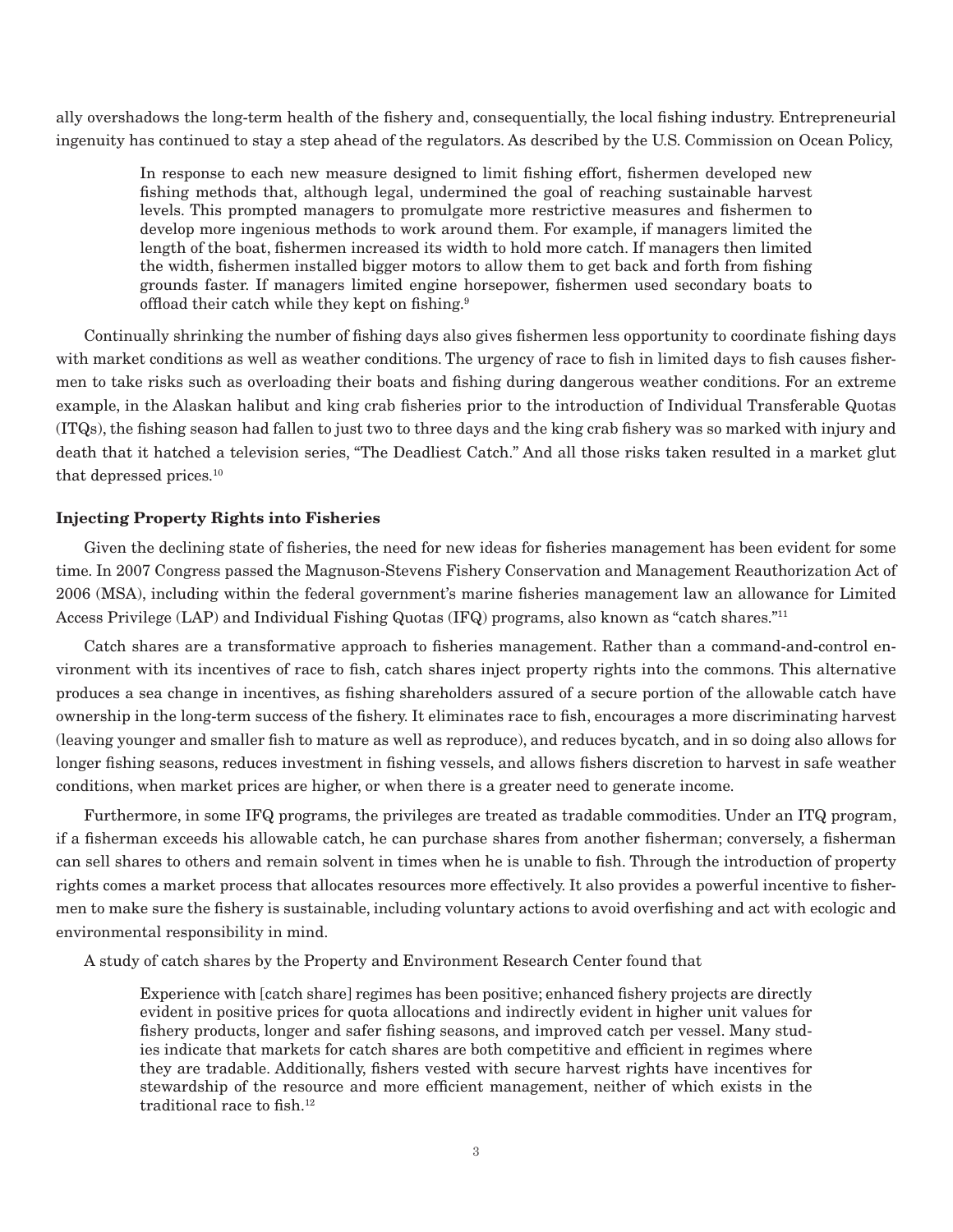#### *NOAA's Policy on Catch Shares*

Catch share programs have been used in federal fisheries in the United States since 1990. The U.S. Commission on Ocean Policy recommended that every federal, interstate, and state fishery management entity consider the potential benefits of adopting catch share programs.13 With catch shares having been included in the 2006 amendments to Magnuson-Stevens, the federal National Oceanic and Atmospheric Administration (NOAA) actively encourages Regional Fishery Management Councils to consider and adopt well-designed catch share programs. NOAA pledges to offer technical and administrative support for councils and stakeholders in considering, designing and possibly implementing and monitoring catch share programs.<sup>14</sup>

NOAA's policy does not, however, require or advocate that every fishery include a catch share program and notes that catch shares are not appropriate for every fishery. The NOAA policy lists several characteristics of fisheries for which catch shares "could be particularly beneficial."<sup>15</sup> They include fisheries that are overcapitalized (e.g., that have too large a fleet size for the total allowable catch, owing to race to fish); whose stakeholders are receptive to the idea (which includes education and outreach efforts on behalf of catch share programs); whose stock is overfished (leading to the imposition of many regulations and controls under traditional management); where the infrastructure exists for data collection, administration, and enforcement and can be flexible enough to suit various conditions; and that have excessive bycatch.16

# *Groundfish Program in New England*

Stakeholder receptiveness is no small part of the equation, however.<sup>17</sup> In 2009, the New England Fishery Management Council overwhelmingly approved a catch share program for groundfish that went into effect May 1, 2010.<sup>18</sup> The initial process was quite controversial.19 Amid the turmoil, North Carolina Congressman Walter Jones proposed an amendment in 2011 that would have blocked NOAA from spending funds to promote and expand catch share systems along the Atlantic coast and the Gulf coast. The amendment passed the U.S. House with a solid bipartisan majority but was stymied in the Senate.<sup>20</sup>

Nearly a year later, Cape Cod Times recounted the controversy and the growing support among fishermen for catch shares:

> within weeks of implementation last spring, complaints surfaced that the allocation of quota to individual fishermen was flawed, that the sector system favors those with money, and that the net result this year was many fewer fishermen catching fish. Others charged that the allocation process was an inside job that benefitted those with connections to regulators, and that the National Marine Fisheries Service fumbled the ball with poor scientific analysis of fish stock sizes that led some fishermen to make poor business decisions.

> In the first few months, U.S. Rep. Barney Frank, D-Mass., called for Lubchenco's resignation, Gov. Deval Patrick filed for emergency aid to fishermen, and New Bedford and Gloucester sued the federal government.

> Yet even the sector system's harshest critics agree it's better than the previous fishery management system, and most believe the next fishing year, which begins May 1, could be much better.<sup>21</sup>

As one fisherman with several years' experience in catch share programs put it, "The first year is the worst."22 On May 1, 2011, NOAA raised the catch limits on 12 groundfish stocks in New England.<sup>23</sup>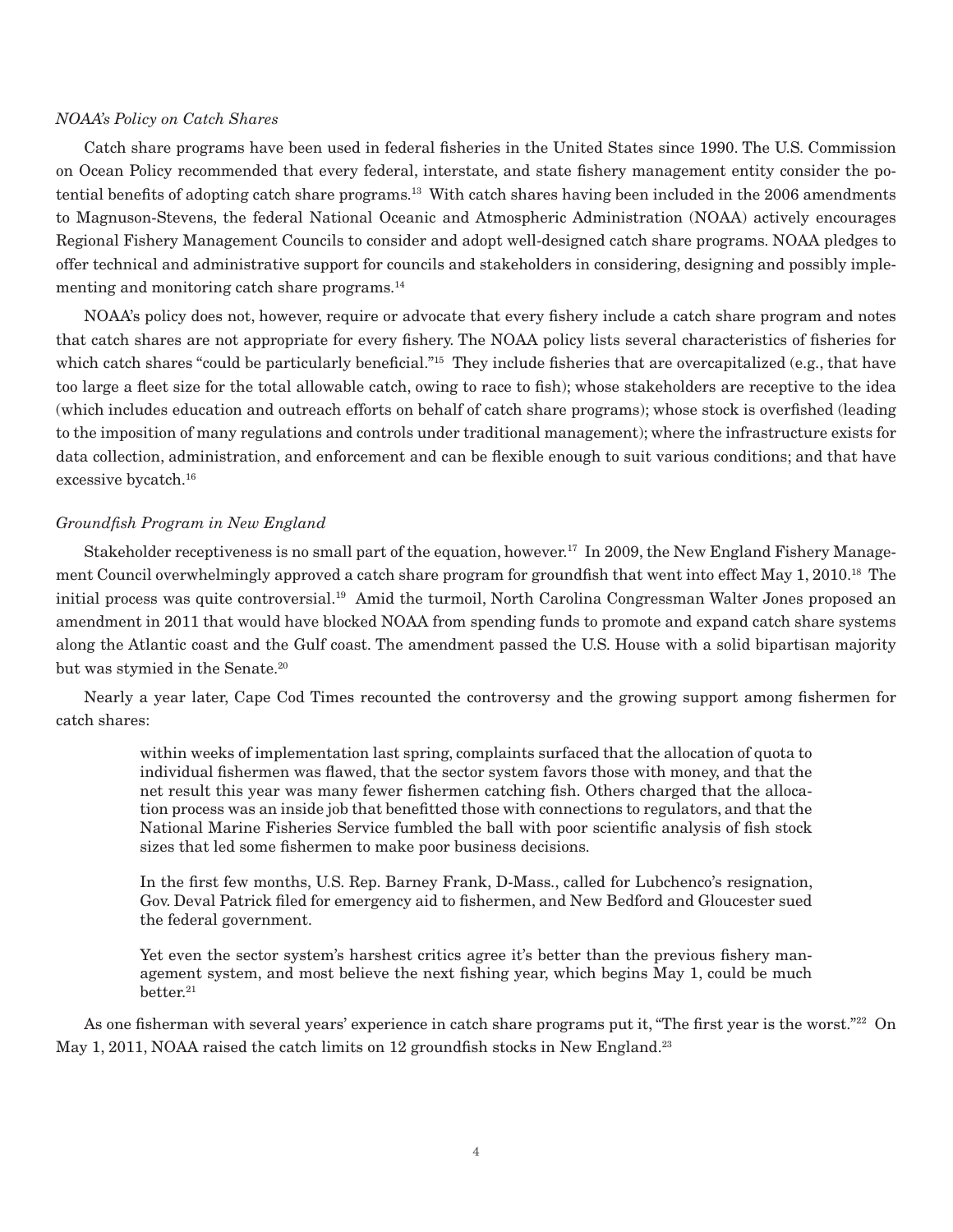#### *Designed Around Stakeholder Concerns and Solid Data*

A consistent feature in the research literature on catch shares is the importance of carefully designing the programs to address the concerns of the local stakeholders. The Alaska halibut/sablefish IFQ program, for example, was customized with stakeholder concerns over the program's socioeconomic effects on the communities: quota share per individual or entity was capped at one percent, absentee ownership was prohibited, vessel size and type were taken into account.<sup>24</sup> A cautionary example to the contrary was offered by the Mid-Atlantic surf clam/quahog ITQ, with so many fishermen selling their shares to outside investors that the fleet size shrunk by more than half and a bank and an accounting firm were the largest holders of fishing quotas. (The memories of this experience factored in the controversy over the New England groundfish catch shares.)<sup>25</sup>

Furthermore, reliable, real-time catch data and proper monitoring and enforcement are crucial elements for a catch share program. Lack of those elements would put the programs at risk for unintended negative consequences. The programs need to be scientifically based with the ability to adjust catch quotas with confidence. Not all fisheries are appropriate for catch shares.<sup>26</sup>

## **Effects of Catch-Share Programs Worldwide**

Research backs up the greater effectiveness of catch shares in addressing the tragedy of the commons problem with respect to fisheries. A study published in 2005 in the Journal of Environmental Economics and Management of New Zealand's robust catch shares system (it is the largest such system in the world), covering 15 years' of data for 33 species and over 150 markets for fishing quotas, found a "substantial increase in quota prices since the ITQ system was established, consistent with an increase in the profitability of the fisheries" and importantly, "these quota price increases have been significantly greater for stocks that faced significant reductions in allowable catch levels;" i.e., stocks that had been overfished and overcapitalized.<sup>27</sup> A study published in 2009 in Fish and Fisheries looked at catch shares' effect on 20 fish stocks around the world for which biomass data were available before and after implementation of ITQ systems; it found positive changes in 12 out of the 20 stocks, and a reduction in the rate of decline by 62 percent after implementation of the ITQs.28

In 2008 Science published a comprehensive study of the effects of the implementation or not of ITQs on fisheries around the world, using a database of 11,135 fisheries and their catch statistics from 1950 to 2003. Economist Christopher Costello, marine biologist Steven D. Gaines, and economist John Lynham found a "strong link" between the presence of ITQs and the economic and biological performance of those eleven-thousand-plus fisheries. They found a global trend of increasing collapse in fisheries such that about 27 percent of the world's fisheries were in collapse by 2003.29 Against this global backdrop they found,

ITQ fisheries perform far better than non-ITQ fisheries. **Switching to an ITQ not only slows the decline toward widespread collapse, but it actually stops this decline.** Each additional year of being in an ITQ ... offsets the global trend (0.5% increase) of increasing collapse in non-ITQ fisheries. Other estimation techniques suggest even larger benefits. For example, **fishery fixed-effects results suggest that ITQs not only halt the trend in global collapse, but they may actually reverse it.**

Although bioeconomic theory suggests that assigning secure rights to fishermen may align incentives and lead to significantly enhanced biological and economic performance, evidence to date has been only case- or region-specific. By examining 11,135 global fisheries, we found a strong link: **By 2003, the fraction of ITQ-managed fisheries that were collapsed was about half that of non-ITQ fisheries. This result probably underestimates ITQ benefits, because most ITQ fisheries are young.**30 (Emphasis added.)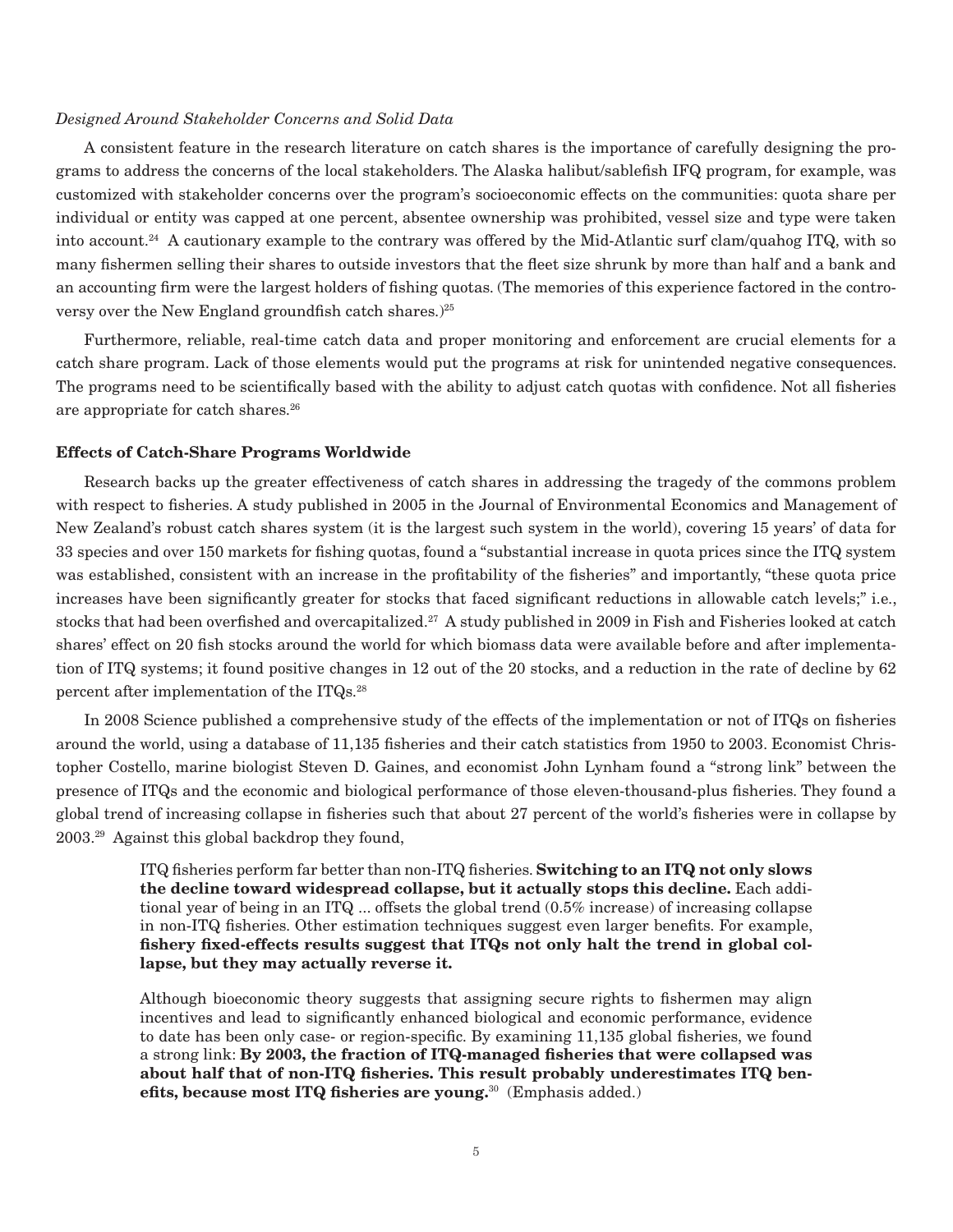The U.S. government has been spending \$70 million a year to bail out failing federally managed fisheries under traditional management systems.31 Catch shares' potential to halt and maybe even reverse this collapse of fisheries would have resounding economic effects. NOAA's expenditures to promote and fund catch shares' expansion would be offset by such gains. Recent research suggests that, in addition to their positive economic effects on fisheries, catch shares would have a net positive effect on the federal deficit, through greater income tax revenue, mandates to recover some costs of management, and smaller staffing needs to manage catch share programs, among other benefits.<sup>32</sup>

# **Conclusion**

Declining fish stocks are affecting North Carolina's fishermen and their communities. Several stocks are either highly limited or prohibited to fishermen or, in the case of black sea bass, essentially prohibited to all but a handful. The situation highlights the need for new management ideas for the state's offshore fisheries. Fishermen and the fishery management councils should make a sober consideration of catch share systems and consider customizing and adopting them to suitable fisheries. Injecting property rights via catch shares could bring North Carolina's fishermen the security of a guaranteed portion of the allowable catch, the freedom of more days at sea, the benefit of an increased harvest stock size, the discretion to harvest in opportune times, as well as, depending upon the design, the opportunity to trade shares as yields and efficiency direct and to work together voluntarily with other fishermen to ensure the sustainability of their calling.

*— Jon Sanders is director of regulatory studies at the John Locke Foundation.*

- 1. Garrett Hardin, "The Tragedy of the Commons," Science, December 13, 1968: Vol. 162, No. 3859, pp. 1243-1248, www.sciencemag.org/ content/162/3859/1243.full.
- 2. Garrett Hardin, "Tragedy of the Commons," The Concise Encyclopedia of Economics, 2nd Edition, econlib.org/library/Enc/ TragedyoftheCommons.html.
- 3. Dr. Roy Cordato, "Sustainable Growth: Principles and Policies," John Locke Foundation, Nathaniel Macon Research Series, May 2008, johnlocke.org/research/show/policy%20reports/170.
- 4. North Carolina Division of Marine Fisheries, 2011 Stock Status Report, portal.ncdenr.org/web/mf/2011-stock-status-report.
- 5. "South Atlantic Commercial Golden Tilefish Season Closes 47 Days into 2012 Season," press release, CapLog Group, February 10, 2012, www. caploggroup.com/www.caploggroup.com/Publications.html.
- 6. "2011 Closure of Commercial Season for Vermillion Snapper Earliest on Record," press release, CapLog Group, October 26, 2011, www. caploggroup.com/www.caploggroup.com/Publications.html.
- 7. "Recent South Atlantic Fishery Management Council Decision Will Dramatically Reduce Number of Commercial Vessels Allowed to Fish for Black Sea Bass in North Carolina," press release, CapLog Group, January 15, 2012, www.caploggroup.com/www.caploggroup.com/ Publications.html.
- 8. United States Commission on Ocean Policy, Chapter 19: Achieving Sustainable Fisheries, An Ocean Blueprint for the 21st Century, September 20, 2004, p. 287, www.oceancommission.gov/documents/full\_color\_rpt/welcome.html.
- 9. Ibid.
- 10. "A rising tide: Scientists find proof that privatizing fishing stocks can avert a disaster," The Economist, September 18, 2008, www.economist. com/node/12253181.
- 11. Magnuson-Stevens Fishery Conservation and Management Reauthorization Act of 2006, as amended through January 12, 2007, Public Law 109-479, pp. 59-67, www.nmfs.noaa.gov/msa2005.
- 12. Robert T. Deacon, "Creating Marine Assets: Property Rights in Ocean Fisheries," Property and Environment Research Center, PERC Policy Series No. 43, 2009, www.perc.org/articles/article1137.php.
- 13. U.S. Commission on Ocean Policy, Recommendation 19-15, An Ocean Blueprint for the 21st Century, September 20, 2004, p. 290, www. oceancommission.gov/documents/full\_color\_rpt/welcome.html.
- 14. National Oceanic and Atmospheric Administration, "NOAA Catch Share Policy," effective November 4, 2010, www.nmfs.noaa.gov/sfa/domes\_ fish/catchshare/docs/noaa\_cs\_policy.pdf.
- 15. Ibid.

17. Q.v., the penultimate paragraph of Christopher Costello and Steven Gaines, "Can Catch Shares Save Fisheries?", Resources for the Future, Weekly Policy Commentary, May 18, 2009, www.rff.org/Publications/WPC/Pages/09\_05\_18\_Can\_Catch\_Shares\_Save\_Fisheries.aspx.

<sup>16.</sup> Ibid.